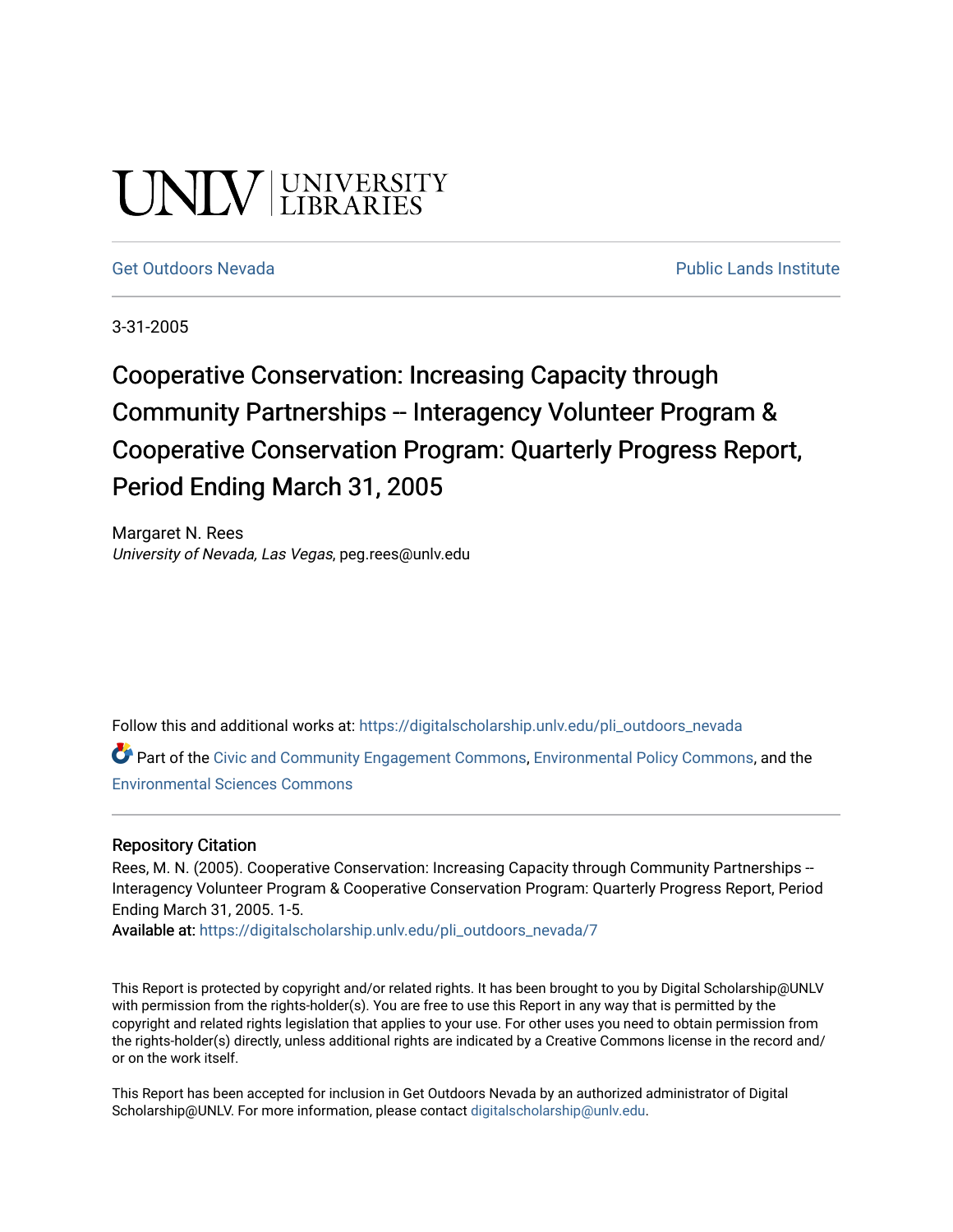

### **QUARTERLY PROGRESS REPORT**

University of Nevada, Las Vegas Period Ending March 31, 2005

Cooperative Agreement Number H8R07010001 Task Agreement Number J8R07040006 Cooperative Conservation: Increasing Capacity through Community Partnerships -- Interagency Volunteer Program & Cooperative Conservation Program

#### **Executive Summary**

- 800+ records now loaded into volunteer database
- Website launched getoutdoorsnevada.org
- 50 new volunteers already recruited through website
- Program logo developed
- First interagency event held March 5 Great American Clean-Up
- First event featured on national Take Pride In America website
- Program marketing, public relations, and promotion underway
- Additional 2005 interagency events identified:

April 2 – Red Rock Day at Red Rock Canyon Conservation Area April 15 – Stewardship Saturday at Moapa Valley National Wildlife

- Refuge
- June 4 National Trails Day at Spring Mountains National Recreation Area

#### **Collaboration with Interagency Team**

Project manager Donna Grady and the Interagency Volunteer Team met monthly during the first quarter 2005 (*see attached meeting notes*). Numerous individual meetings were held as well. Topics of discussion included volunteer event planning, Privacy Act issues related to Volgistics volunteer database, use/approval of interagency volunteer applications, and the interagency website. The team initiated discussions to develop an interagency volunteer recruitment, training, and recognition program. The team also successfully reached consensus on the content and look for the interagency website. During the second quarter the team will identify and prioritize eight critical conservation initiatives while continuing development of a common recruiting, training, and recognition program.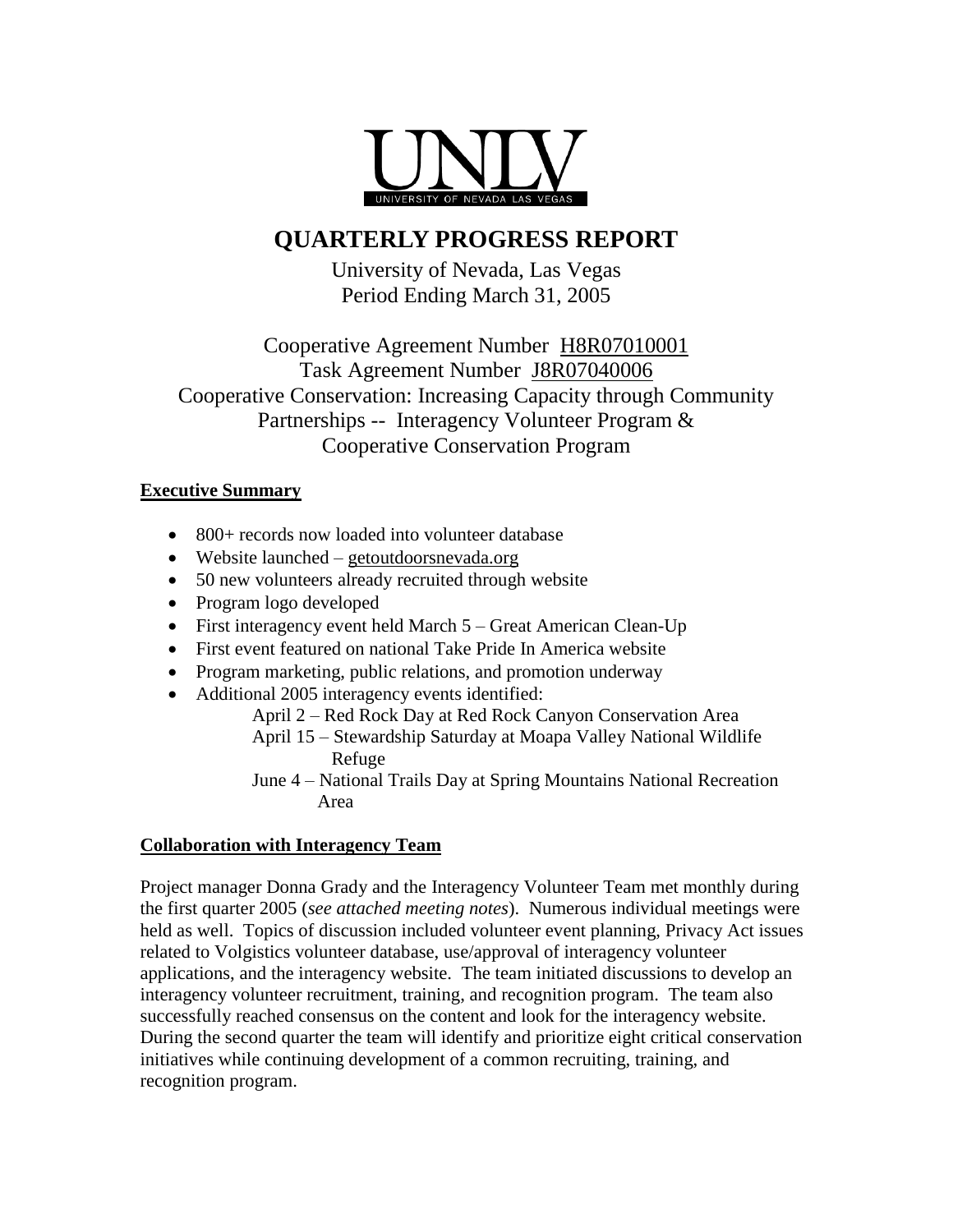#### **Program Development**

#### **Volunteer Database**

The Interagency Volunteer Program (IVP) database is now populated with over 800 volunteer records. Issues related to Privacy Act compliance briefly delayed a mass mailing planned in February 2005 to announce the interagency program and inform volunteers about upcoming events and opportunities. Diligent follow-up by Conservation Initiatives Manager Bobbie Antonich, Interagency Liaison Jennifer Haley, and others brought resolution through contacts in Washington, D.C. It was determined that UNLV is performing functions for the government and by virtue of its cooperative agreement is acting as an agent for the federal government; therefore, allowing UNLV to administer the entire database is permissible under the Privacy Act. As a result, the database was used for the first time to market the interagency program to volunteers as well as promote upcoming volunteer events. Over 650 letters promoting the interagency partnership and announcing upcoming special events were mailed to volunteers in late February (*see attached*).

At the request of the Interagency Liaison, agency logos were removed from the volunteer website to comply with agency design standards and logo-use policies. The Southern Nevada Agency Partnership is in the process of developing an interagency logo that will be incorporated into promotional materials when it becomes available

In the meantime, the following boilerplate language has been developed for use in program promotional materials and press releases:

> *Get Outdoors Nevada is an interagency volunteer program administered by the University of Nevada, Las Vegas Public Lands Initiative in collaboration with the four federal agencies with land management responsibilities: Bureau of Land Management, US Fish and Wildlife Service, US Forest Service and National Park Service. This innovative partnership was formally established in April 2004 to implement cooperative projects through the Southern Nevada Public Land Management Act of 1998 that fit the university's educational and research strengths. The act specifies that a portion of the proceeds from federal land sales in southern Nevada be used for capital improvements, education, and conservation initiatives on public lands*.

#### **Public Relations and Outreach**

With the commencement of sponsored interagency events, a variety public relations and outreach activities were numerous in the first quarter of 2005. Some highlights include the following:

• Project Manager Donna Grady is working with each agency Public Affairs department as well as UNLV Public Affairs to coordinate public relations initiatives (including press releases, PSAs, flyers, and print ads).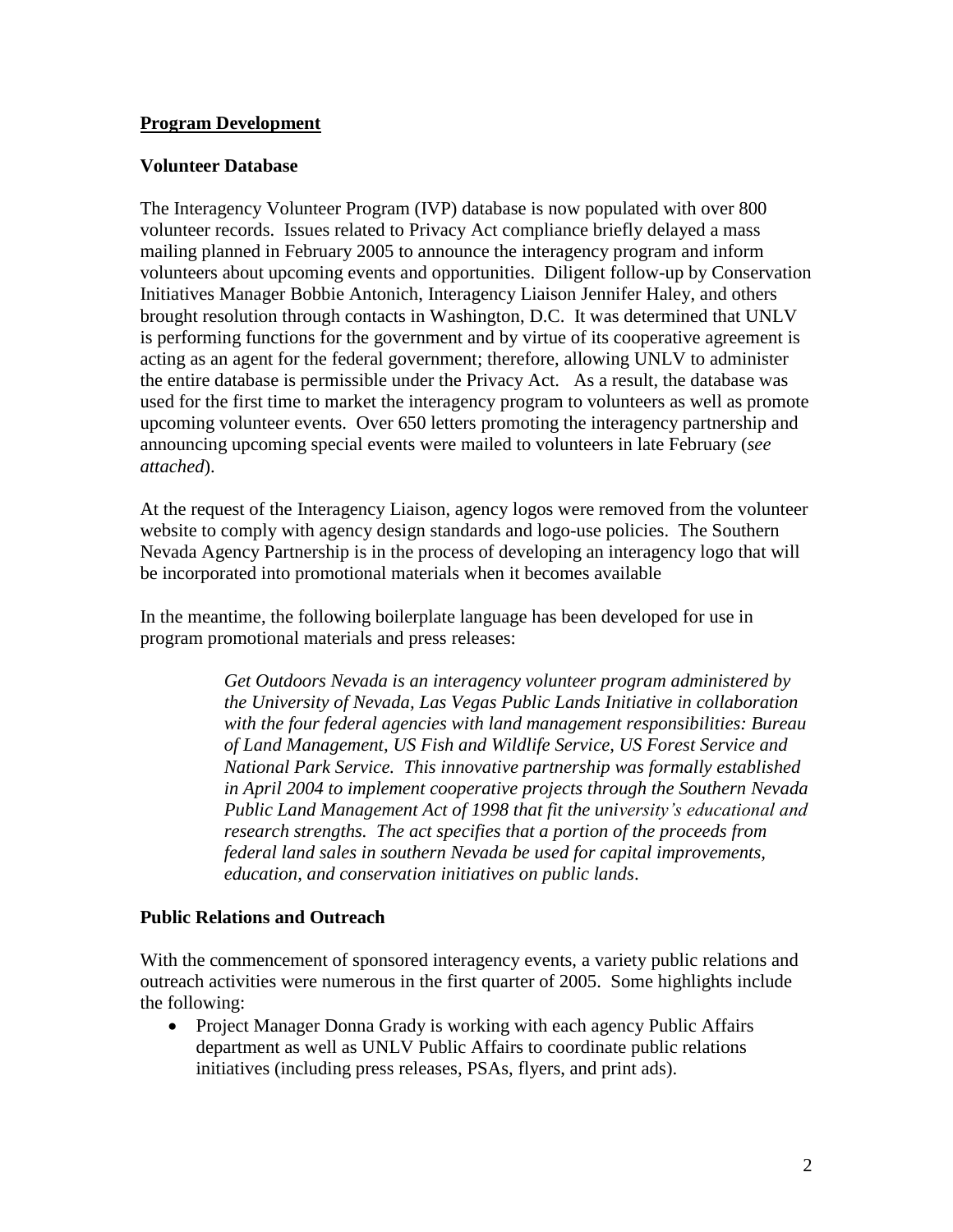- The Get Outdoors Nevada website includes a listing of upcoming events along with a summary of completed events. It also includes photo galleries highlighting volunteer participation.
- The Volunteer Center of Southern Nevada website is being used to promote events (*see attached*).
- Mass e-mails are being used to reach the UNLV community and other interested organizations.
- Local interagency events have been registered on the national Take Pride in America website and event results provided (*see attached*)
- When appropriate, the Keep America Beautiful site and others will be used to promote events and opportunities.
- The volunteer program was promoted at a two-day Community Service Fair held at UNLV's Moyer Student Union.
- The interagency team, with the assistance of UNLV, developed and delivered a PowerPoint presentation at a National Park Service Regional Volunteer Manager training seminar held in Las Vegas on February 16, 2005. Over 50 Park Service volunteer managers were given an overview of the Interagency Partnership Programs, including the Interagency Volunteer Program.
- Presentations about the IVP program were made to the Outside Las Vegas Foundation Board of Trustees on January 31, 2005, to the Friends of Red Rock Canyon Board of Directors on February 8, 2005, and to the River Mountain Trail Partnership Advisory Council on March 22, 2005.
- Newspaper display ads are being purchased prior to interagency events.
- Business-sized cards listing upcoming interagency events were printed and distributed at community events and meetings (*see attached*).
- Event banners and custom water-bottle labels were produced (*see attached*).
- Post-event thank you notes were mailed to Great American Clean-Up Day volunteers (*see attached*).
- Interagency brochures were updated with stickers to reflect UNLV's role and updated contact information, along with the Get Outdoors Nevada web address (*see attached*).
- Ten 3' x 3' directional signs titled "Volunteer Event" were produced to assist volunteers in locating event sites.

#### *Great American Clean-Up Day Publicity*

- Articles were published prior to Great American Clean-Up Day in the *Boulder City News* and in the *Las Vegas Review-Journal* on-line and print versions of its 'Out There,' a listing of local outdoor events and activities (*see attached*).
- The *Boulder City News* printed pre-event and post-event articles.
- Television station KVBC-Channel 3 news promoted the event on air, attended the event, interviewed volunteers, and ran a piece on both its 5 and 6 p.m. news on event day.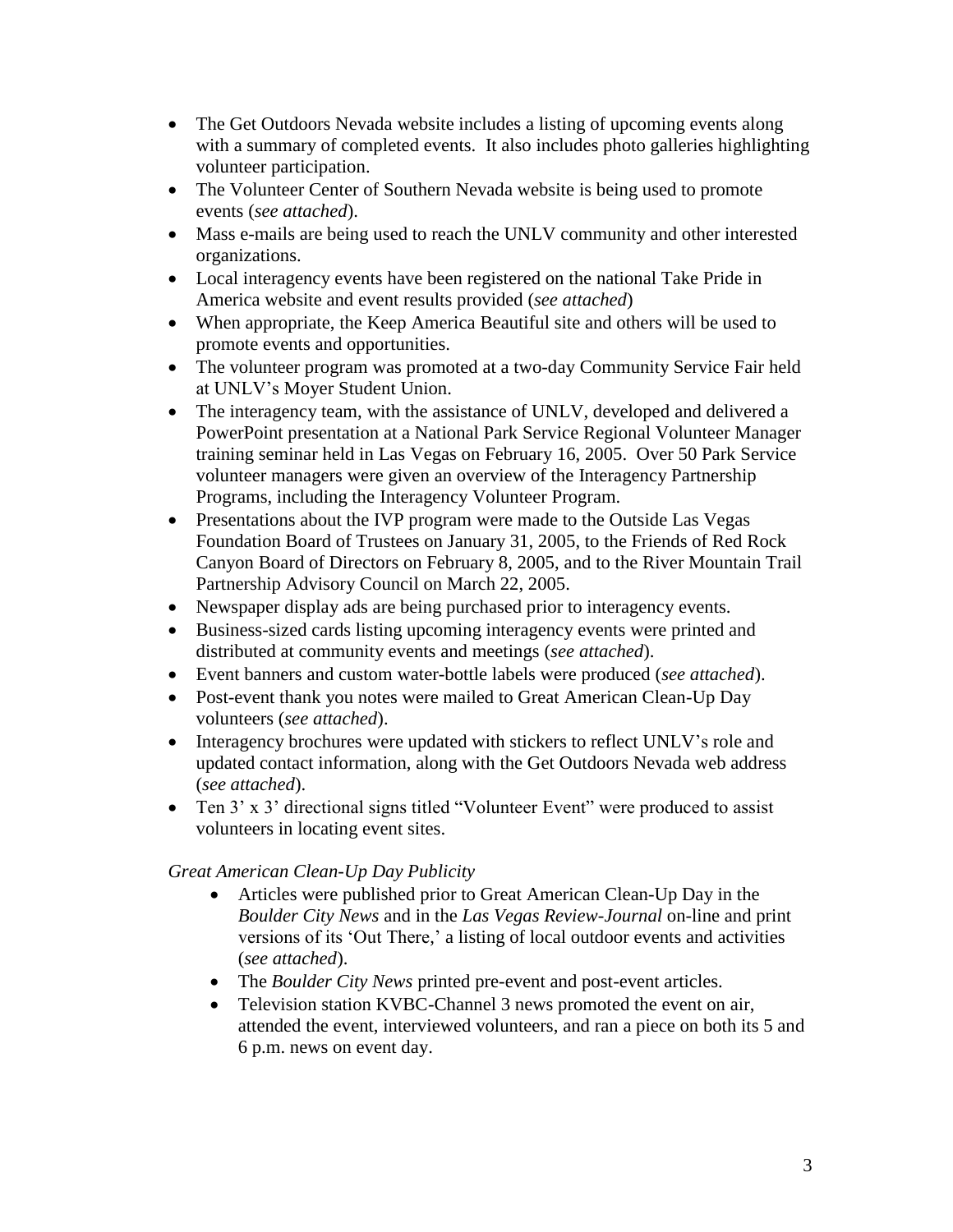- The Take Pride in America website highlighted the event on its website, including photos. UNLV also highlighted the event on the homepage of its website (*see attachment*).
- A broadcast e-mail was sent to the UNLV community and two large plasma screen televisions in the student union ran an advertisement for several days prior to the event.
- Letters were mailed to database volunteers, introducing the interagency partnership and promoting the website and upcoming events.
- Display ads ran in the Review Journal's *Nevada* section and *Neon* promoting the event (*see attached*).

#### **Website**

The interagency website, [www.getoutdoorsnevada.org,](http://www.getoutdoorsnevada.org/) was launched on February 10, 2005, and subsequently was modified to introduce the new Get Outdoors Nevada logo (*see attached*). This friendly website promotes upcoming events and allows volunteers to sign-up for events online. The homepage center photo changes upon refreshing, and a right-side scroller highlights interagency events. The site lists specific volunteer opportunities and provides application forms, highlights past volunteer events, includes a photo gallery, and provides agency-specific contact information. The site was developed by the Public Land Initiative's webmaster Megan Iudice to be dynamic and flexible. The goal is to keep the content and visual look fresh, thereby motivating users to return to the site frequently. Megan has also implemented a statistical package, which analyzes log files for visitor usage, allowing us to track and report website activity. Changes and improvements to the website include:

- Updated Volunteer Interest Form to comply with OMB Form 301.
- Added randomizer script on main page so center image rotates among relevant outdoor pictures at locations where events occur.
- Added scrolling news section on main page that has clickable links to upcoming and recent events.
- Added Flash-generated year-at-a-glance dynamic calendar.
- Created additional photo gallery, including images from Great American Clean-Up.
- Added name animation to main page.
- Integrated program logo into website design.
- Created domain name which directs email from website to UNLV project manager.
- Added event sign-up button that is strategically placed throughout website as a call to action for visitors to sign up.
- Researched and added metatags to sites for better search engine optimization and indexing, thereby enhancing opportunity for prospective volunteers to locate the website.